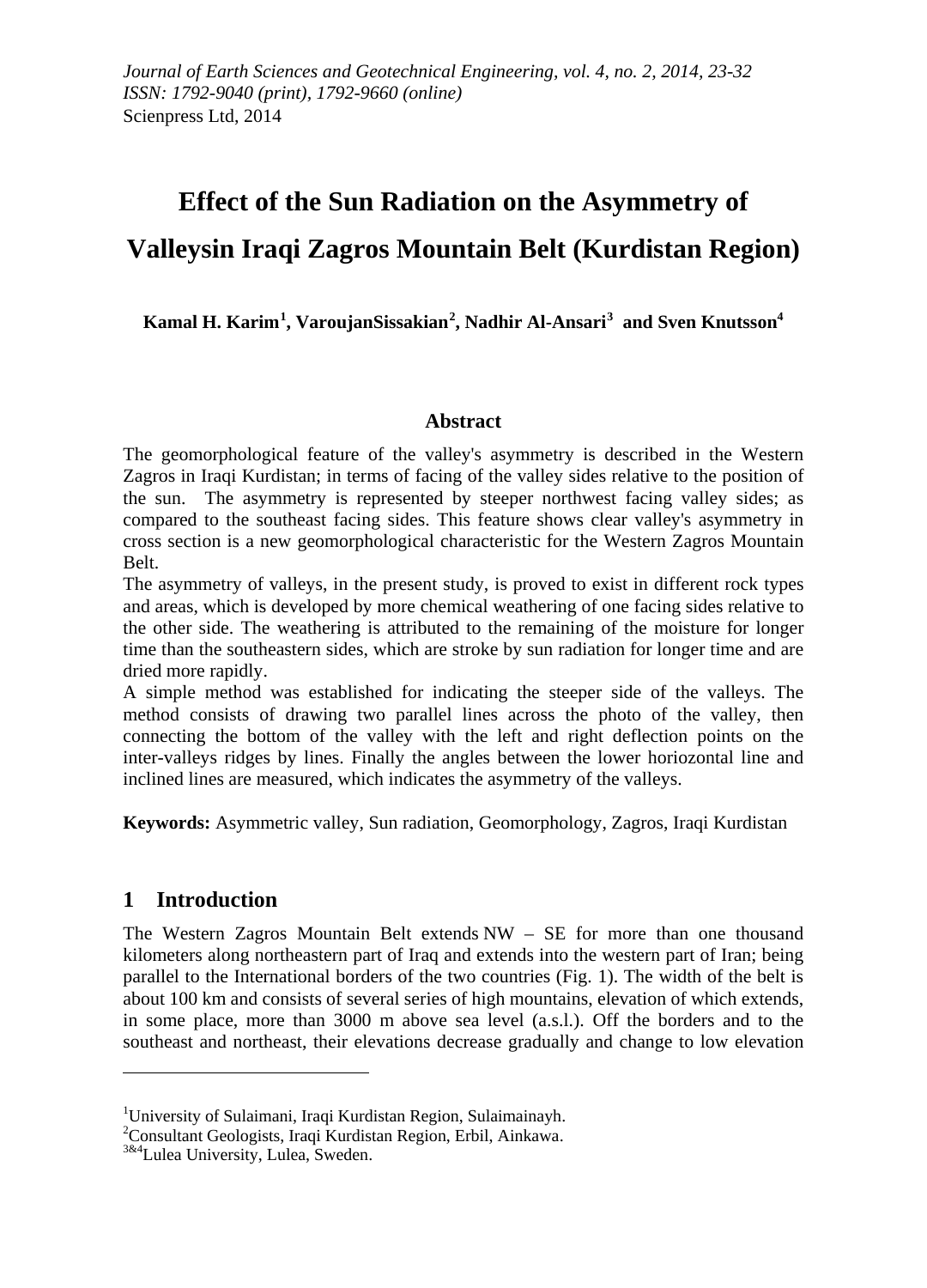hills inside the two countries. Both sides of these ranges are dissected by thousands of small and large valleys and geographically, these valleys are trending southwest and northeast across southeastern and northwestern side of the ranges, respectively.

The Iraqi Kurdistan Region has a distinct continental interior climate of the Mediterranean type with hot and dry summer, while the winter is cold and wet. The hottest months are June, July and August, while the coldest months are December, January and February [1,2]. During the summer, the region falls under the influence of the Mediterranean anticyclones and sub-tropical high pressure belts. In the winter, the region is invaded by Mediterranean cyclones moving east to northeast through the region. In addition, the Arabian Sea cyclones move northwards in this season and pass over the Arabian Gulf carrying a high amount of moisture, which causes a lot of precipitation in the region. The region is also exposed to the influence of very cold polar air masses migrating with the polar jet streams downward to the gulf. The autumn and spring are very short with mild temperatures [3]. The mean annual precipitation in the region is about 500 mm, which occurs mainly during winter and spring and it is exceptional to have rainfall between June and September. As it is clarified hereinafter, this climate has influenced; mainly on the asymmetry of the valleys.

The aim of this study is to give short scientific characteristic of the valley's symmetries and to measure the asymmetry using a new method. Moreover, to introduce a new process that may be responsible for the development of the asymmetrical valleys in the Iraqi Kurdistan Region.

### **2 Methodology**

The already existing literature, the valley's asymmetry is mainly described in North America and Germany (see as an example [6, 7, 8, 9, 10, and 11]). They all attributed the valley's asymmetry to either stream shifting by alluvial deposits on the base of south facing sides or to pre-glacial Pleistocene weathering, besides to the position of initial stream among nearby ones.

This study depends mainly on field investigations; for checking the degree of the valley's asymmetry in different regions and rocks (formations). Tens of valleys were inspected to deduce if the previous ideas are applicable in the Western Zagros Region, or otherwise. The authors of previous ideas had mentioned in the previous studies, and those which contradict the recently introduced idea are discussed latter on.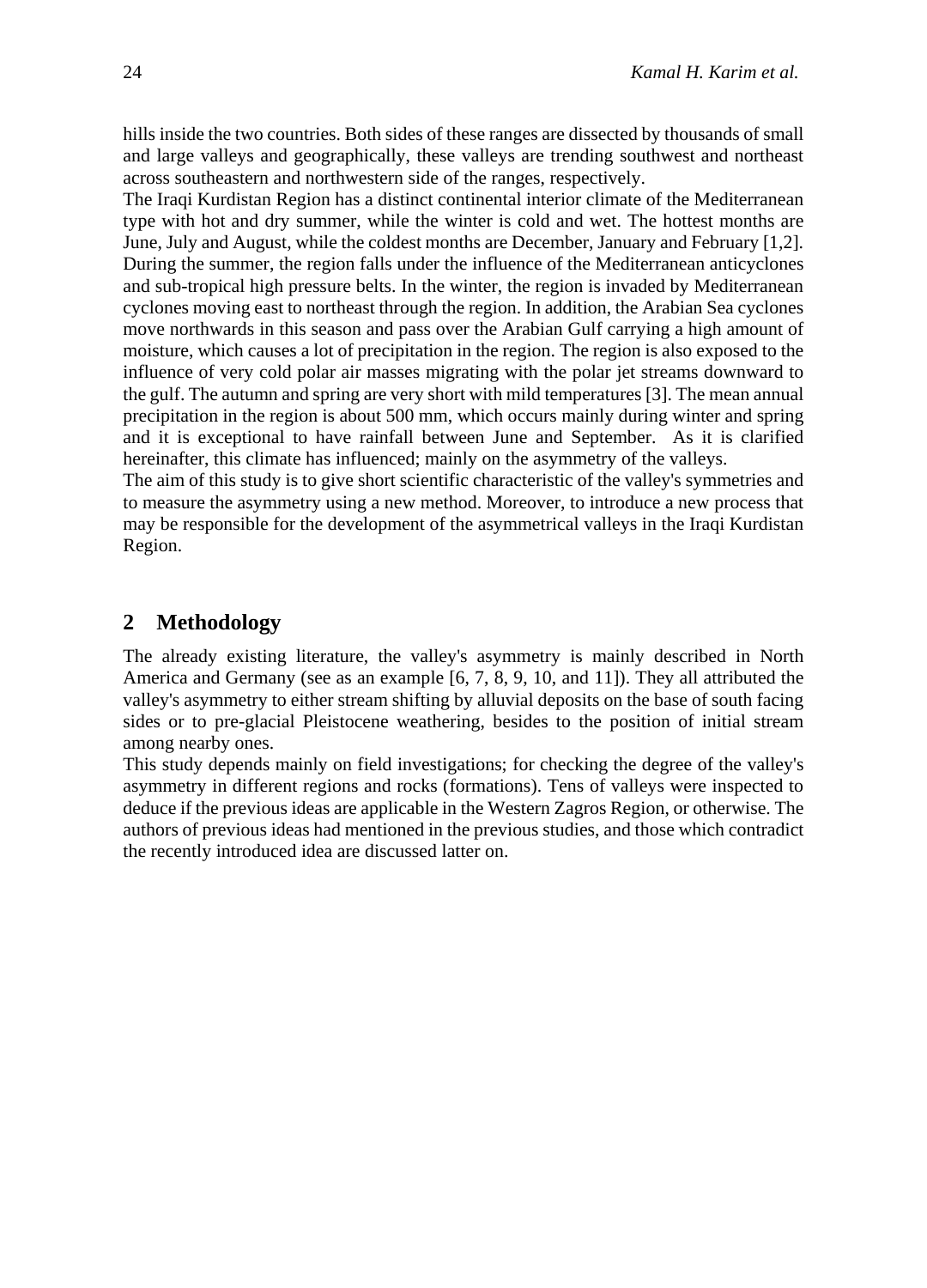

Figure 1: Geological map of Northeastern Iraq (after [4] modified by [5])

For calculating of the degree of the valley's asymmetry, a simple method was established by the authors, which depends on field photographs, topographic maps, and images of the Google Earth. The method includes the following stages.

1-A series of adjacent valleys were photographed. The direction of the photograph must be normal to the valley. If Google Earth image was used, then the valleys must be brought to the center of the PC.

2-Two parallel lines, with suitable spacing, were drawn along the middle part of the valleys (red lines in the Fig.2).

3-The valley bottom (center of the channels stream) were indicated on the lower red line, while the deflection point on the inter-valley ridges (or crest) were indicated on the upper red line.

4-The points on each valley channel (on the lower red line) were connected, by a line, with the two ridges crest points, on the upper red lines, of the opposite valley sides (black lines in Fig. 2).

5-Then stage 4 was repeated for all the studied valleys.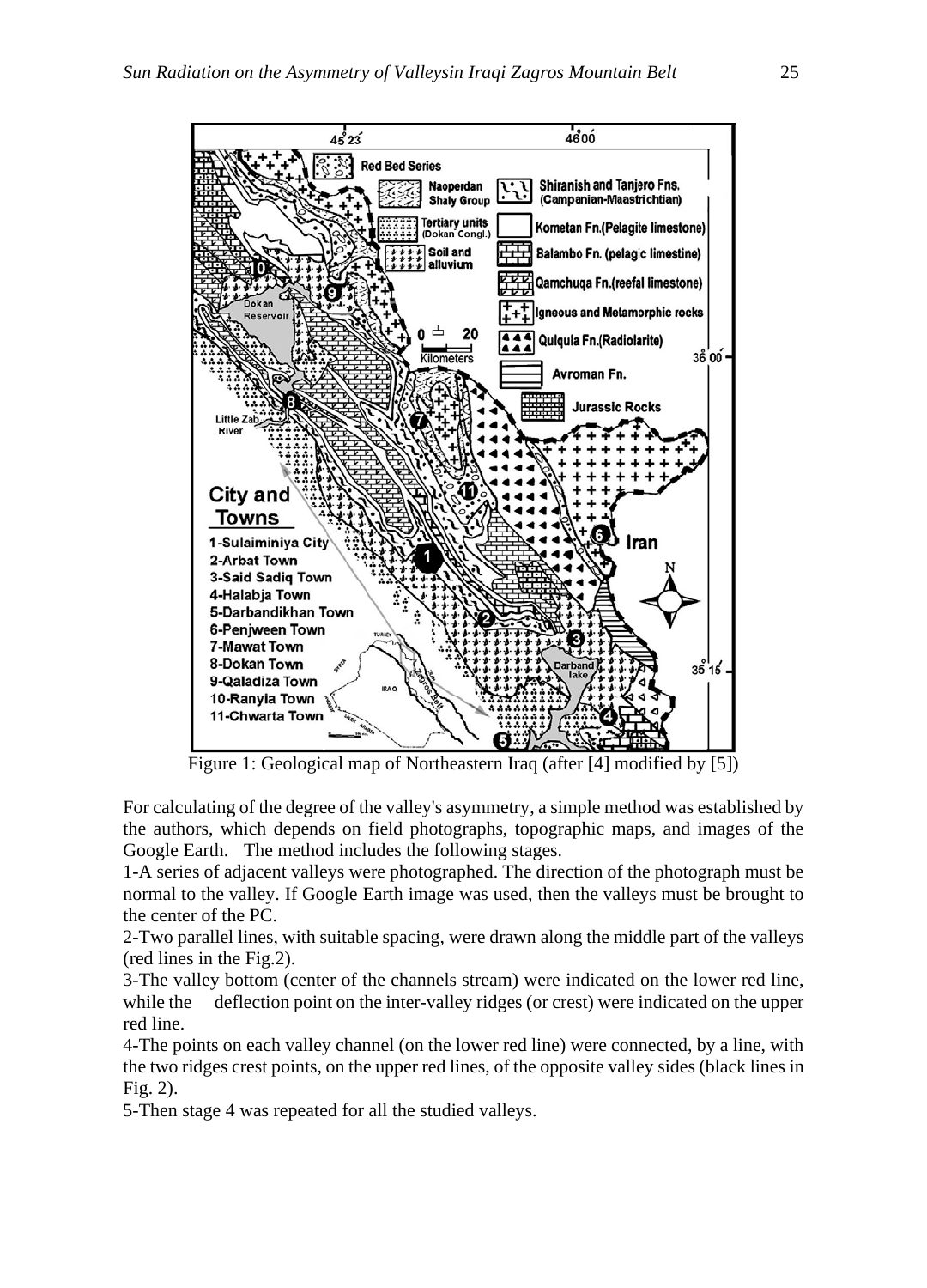6-The angle of opposite sides (between lower red line and inclined black lines) of all valleys were measured (see red and black figures in degrees in the Fig.1). The amount of degrees may change according to the spacing of the two lines, but the ratio will not change. 7-The degree of the valley's asymmetry was estimated, which is given as a ratio; by dividing the two angles of south or southeast facing side by north or northwest facing side of each valley. The ratio of 1 means that there is no asymmetry, while ratios larger than one mean the presence of valley's asymmetry.



Figure 2: Method of indicating asymmetry of the valley sides, as applied to Azmir Mountain (Balambo and Kometan formations). It can be seen that northwest facing sides are steeper

# **3 Types of Asymmetry**

In the studied area, the valley's asymmetries are divided into two types, these are mentioned hereinafter.

# **3.1 Longitudinal Valley Asymmetry**

This type of symmetry is developed along the length of the valley, which is formed by physical (mechanical) and chemical weathering by which the valleys heads are wide and shallow, while the mouths are deep and tight (Figs. 2, 3 and 4). These two different properties of the valley's parts are due to prevalence of chemical and physical weathering, respectively. The mouth is subjected to vertical weathering – erosion of the high velocity running water with high dynamic energy, while the head is affected mainly by chemical weathering – erosion and slow flowing of water with low dynamic energy. Along the studied area and the extending ranges, the valleys are nearly arranged (existing) in regular intervals (Fig.2). This shows that nearly at each internal of 350  $\degree$  there is a valley. This interval (distance) depends on the climate and lithology. It should be noted that, where the climate is wet and rainy, then the interval decreases, while the effect of the lithology is to resist the effect of the climate, and where the lithology is hard rock, then the interval increases. In the studied area, there are many areas of badlands in which the lithology is soft and there are several small valleys in distance of 100 m. These badlands are located on the Shiranish (marl), Tanjero (thin beds of sandstone and marl), Kolosh (marl) and Injana (red claystone) formations.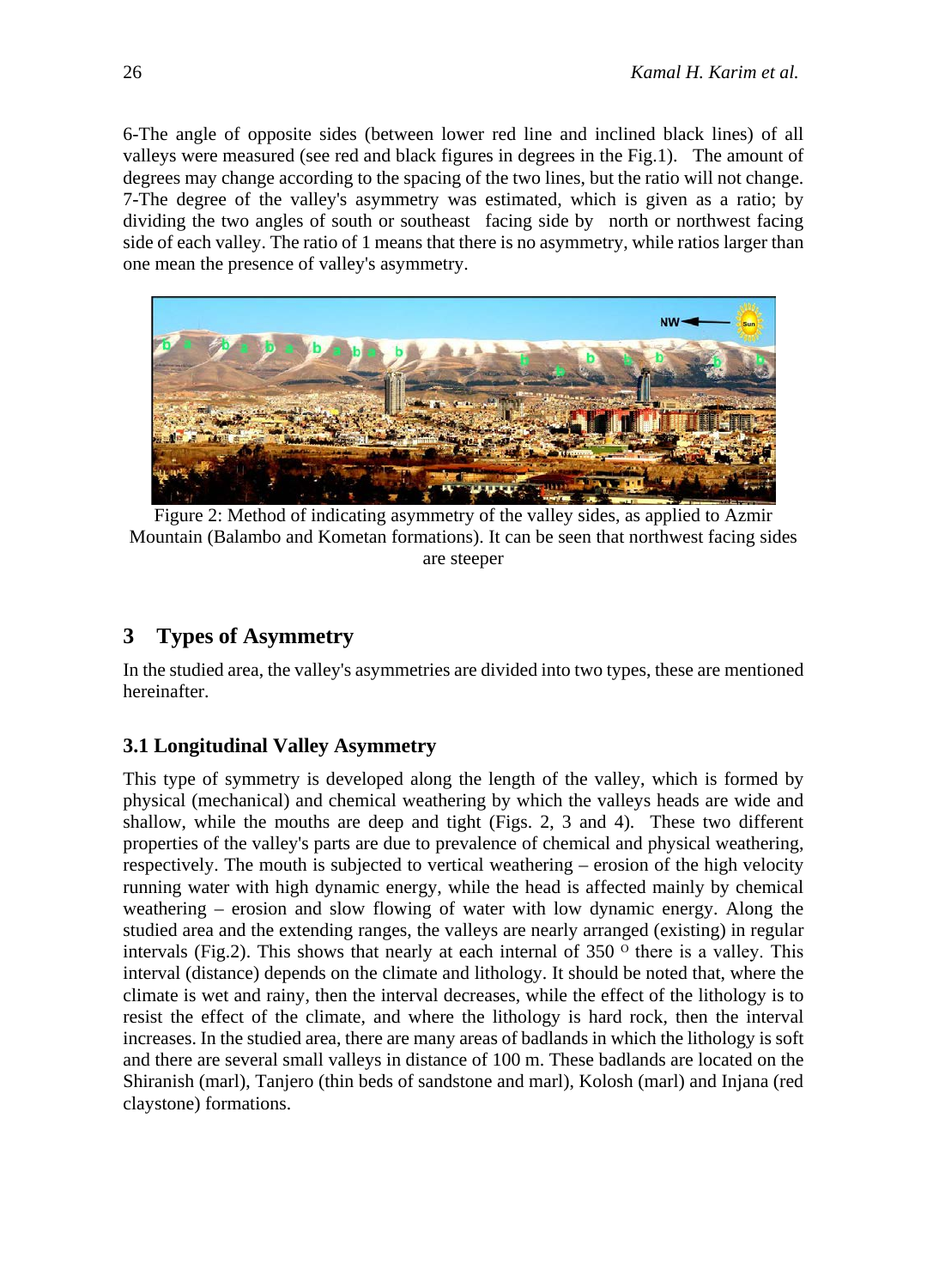# **3.2 Traversal Valley Asymmetry**

Another property of the valleys in Western Zagros Ranges of Iraqi Kurdistan is clear valley's asymmetry in cross section, which can be developed by lithological and structural contrast of the two sides of the valleys; in addition to the orientation of the topographic slope with respect to geologic structures.

This study had focused on another kind of valley's asymmetry, which is called in this study, "Traversal Valley Asymmetry". It compares between northwestern and southeastern valley sides in term of asymmetry. This type of asymmetry is regular and predicted by more steepness (or by higher relief) of the northwest facing sides than the southwest facing sides of the valleys.

This characteristic can be assigned as a recently established geomorphological or geographical feature of the area, and can be observed in the field and on Google Earth images. This study is the first one, as the authors aware, that records this phenomenon in the Western Zagros Mountains.

In this study, many mountains (anticlines) are inspected in the field such as, DarbandiBazian, Qshlagh, Azmir, Goizha, DardaKar, Greza, Kura Kazhaw, Safeen, and Bar Kew Mountains. The observation of this phenomenon is extended into other parts of Iraq and even into Iran which was noticed using Google Earth images. In the studied area, the valley's asymmetry is observed in many formation, such as Balambo and Kometan (Fig.2), Qulqula (Fig.3), Shiranish (Fig.4), Tanjero, Kometan (Fig.5 and 7), and Fatha (Fig.8) formations.

# **4 Discussion**

The recently introduced idea about the valley's asymmetry and those ideas, which contradict this idea, are discussed hereinafter. This new idea about the valley's asymmetry is applicable only when there is a snow cover for the valleys for relevant duration, and the sun direction fits with the trend of the mountain, as described in this study

From the recently introduced idea of the present study, and through the field checking of the studied area, it was found that among the available theories of the valley's asymmetry, which most seriously contradict the current study are the ideas of two authors, they are mentioned bellow: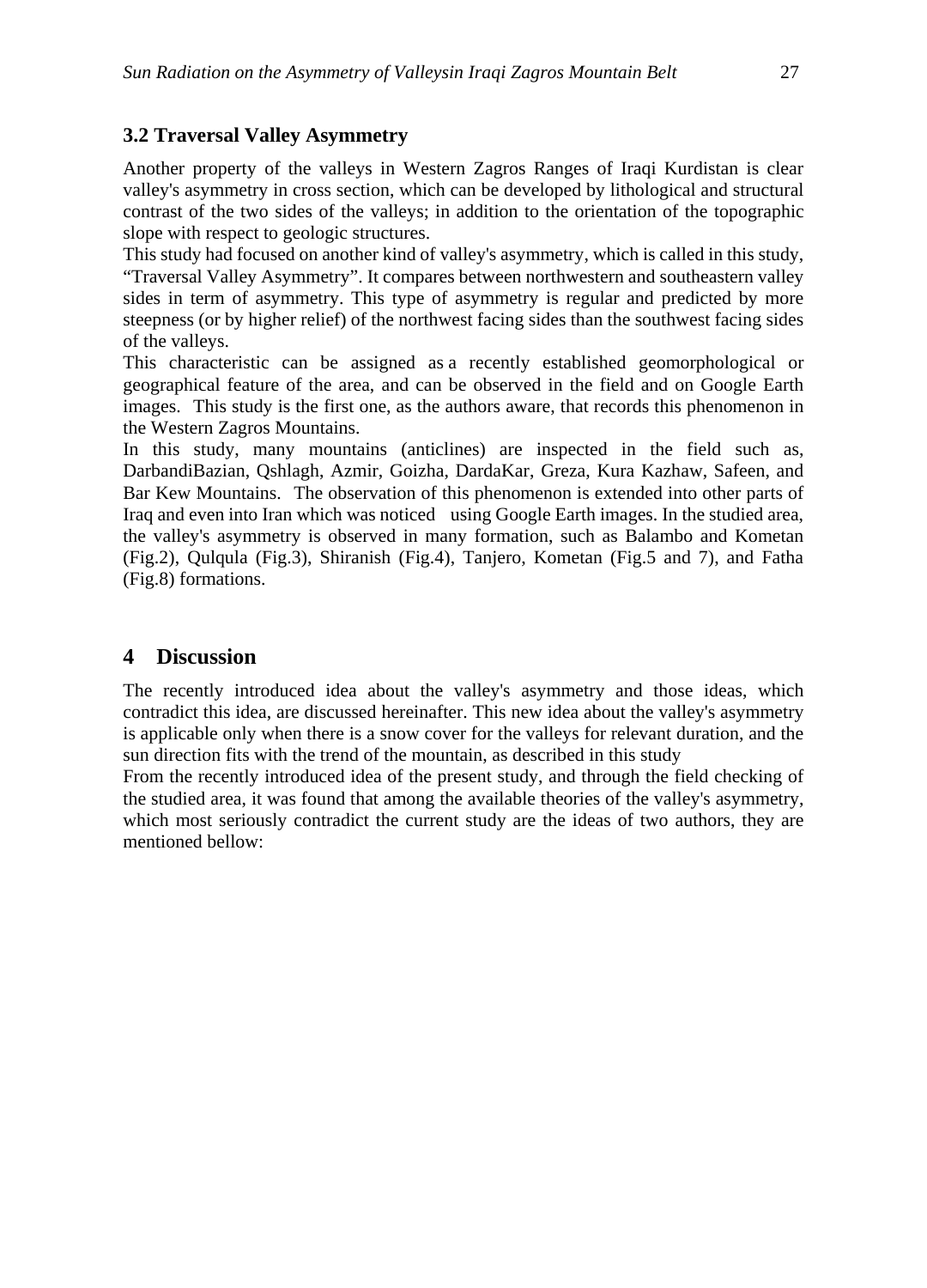

Figure 3: The asymmetrical valley profiles in Qulqula Radiolarian Formation in northeast of Dostadara Village (20 km to the east of Nalparez town) about 40 kms to northwest of Sulaimanyia city.The northwest facing sides are steeper and intensely vegetated.



Figure 4: An asymmetrical valley in the Chaqchaq valley within Shiranish Formation (marl and marly limestone), north of Sulaimaniyah city. It can be seen that the northwest facing side (A) has less surface area (steeper slope), more vegetation cover, and dens stream dissection than the southeast facing side (B).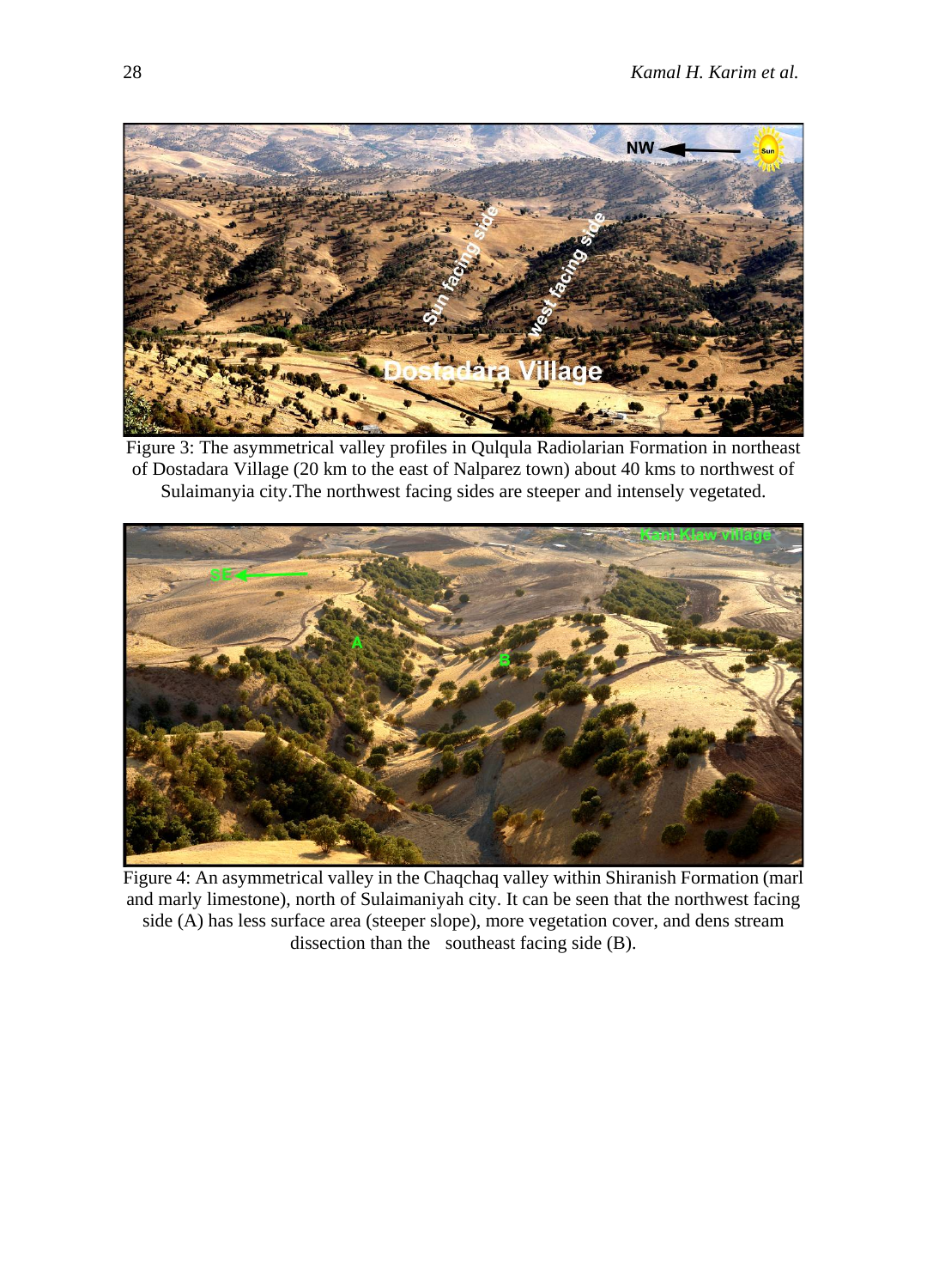

Figure 5: Asymmetrical valleys along southwestern limb of Azmir and Goizha anticlines, north and northeast of Sulaimaniyah city.The northwest facing valley sides (b) keep snow for longer time than the southeast facing ones (a).



Figure 6: Google Earth image of the southeastern limb of DarbandiBazian anticlineshows many asymmetric valleys (in Fatha Formation) with saw teeth section (as shown by the drawn line at lower left corner)



Figure 7: An asymmetrical profile of the valleys, northwest of Arbat town (30 km to the southeast of Sulaimaniyah city) in Kometan and Balambo formations. The northwest facing side has less surface area (steeper slopes) and the diverting of the valley eastwards is clear in the middle part.The cross sections of the valleys in the photo are all collectively similar to saw teeth.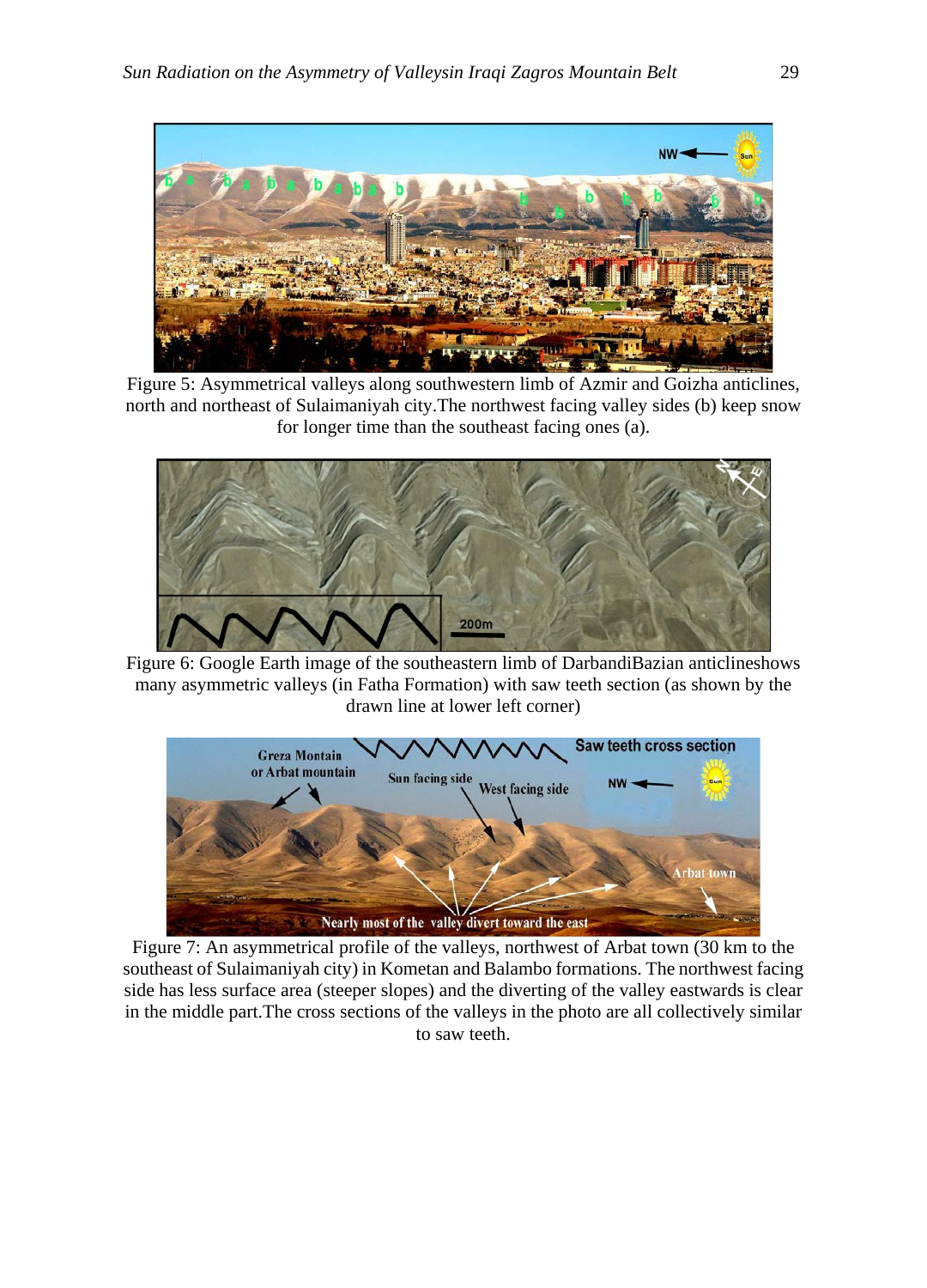

Figure 8: Southeastern limb of Goizha anticline shows a single valley with steeper northwest facing side, with more snow accumulation; as compared to the southeast (sun) facing side.

Wende [7], gave four possible causes for valley's asymmetry in the Lower Bavaria, Germany, these are:

- **a**) The position of an initial channel in relation to its adjacent parallel or sub-parallel drainage lines.
- **b**) Different rates of head-ward erosion of tributaries on either side of an inter-stream divide, (uneven topography) than the southeast facing ones.
- **c)** Oblique drainage development to an initial terrain slope, and
- **d**) Tilting of a land surface and the resulting preferential head-ward erosion of consequent running streams.

Thus, asymmetric drainage development causes differences in slope dimensions and an imbalance in run-off and sediment yield on opposite valley sides leading to the development of asymmetric valleys.

Dohrewend [11] mentioned that the mechanism of valley's asymmetry depends on the rate of deposition at positions favorable for deflection of the main valley. This rate is a function of the gradient and the sediment yield of the main valley. If the valley gradient is above the threshold for deposition, valley's asymmetry will not develop. If the gradient is below this threshold, the higher the sediment yield to the main valley the stronger the tendency for the development of valley's asymmetry. He added that that the tendency for the development of valley's asymmetry is not as strong in the areas with vegetation densities, high relief, or erosion-resistant rock types.

The idea of the first author [7], is not applicable in the studied area, as the first, second and third points can occur randomly for one valley (or channel), but not for several adjacent valleys (or channels). The fourth point is not important as valley's asymmetry is found in all types of valleys such as consequents, subsequent streams or valleys.

The idea of the second author [11] is also not valid in the studied area, as the valleys that are shown in his study are located in such slope and elevation that the deposition of the sediment is very rare or absent. Our interpretation of valley's asymmetry is related to the difference in the amount of sun radiation (heat) that is received by each side. The eastward or southeastern valley sides are suffering from more duration of daily sun radiation (about 10 hours). But, the other side (west facing side) receives less sun radiation; for few hours only (three to four hours; in afternoon, when the sun radiation is less effective) and some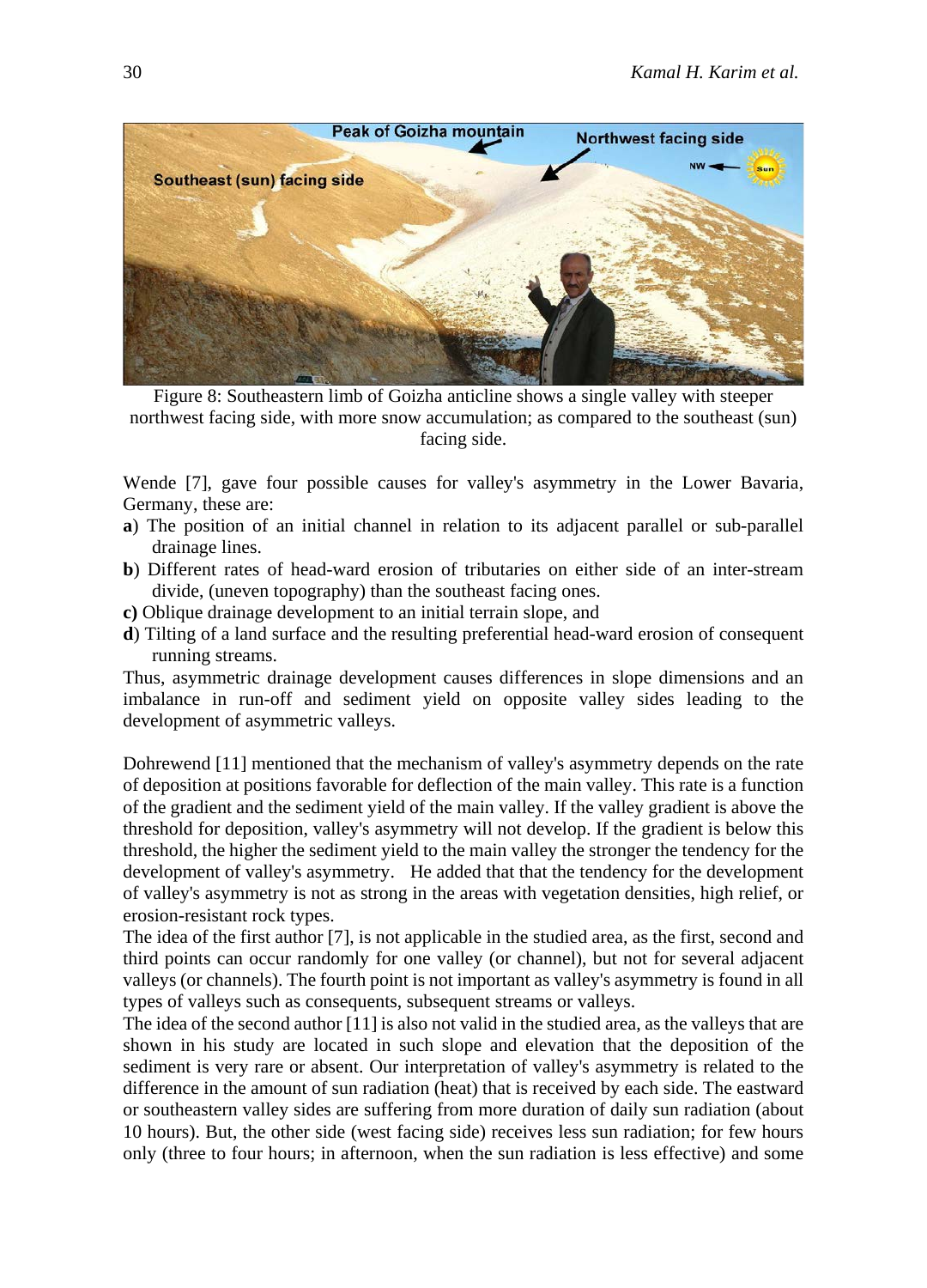part of these valleys are stroked by the sun during summer season only. The northwest facing side receives less sun duration during all seasons, therefore, the moisture content (supplied by precipitation; such as rain and snow) remains in more duration than the southeast facing sides (Figs.2, 3, 4, 5, 6 and 7).

Along the Azmir, Goizha and PiraMagroon mountains, in Sulaimaniyah vicinity snow remains on northwest facing sides for three months while the other face keeps snow for few days only (Figs.5 and 8). This wet condition promotes more chemical weathering of the rocks forming these sides. The chemical decomposition of the northwest side is more intense and extends for long time as compared to other side. The moisture content of the northwestern side is more along base of the slope near the stream between the two faces. Therefore, the chemical weathering is more along the slope base and therefore, the valley stream is shifted towards the northwestern facing slope. This side has nearly two times more vegetation and soil thickness than the eastward facing side.

Normal rainwater has a pH of about 5.6 (slightly acidic), which decomposes rock materials. In most cases, the northwestern side will generate further humic acid due the high vegetation and moisture content. This factor (humic acid) will increase the acidity (pH) of the moisture to be below 5.6. Thus, the high acidity (low pH) and long duration of moisture are responsible for relatively rapid chemical decomposition of the bed rocks of the northwest facing sides; as compared to southeast facing one, therefore, this side either has steeper slope or is dissected by small valleys (has high relief topography) (Fig.2). The chemical weathering of these two faces is similar to two steel boxes, one of them filled with wet clothes and the other one with dry clothes. The clothes in the wet box will decompose and disintegrate during few months while the dry one will remain fresh for several years. Due to effect the acidity, the asymmetry are clearer in limestones and thin bedded rocks than dolomites and thick bedded rocks, therefore it is clearer in Kometan Formation (thin bed of limestone) than Qamchuqa formation due to more resistance of dolomite to acid weathering.

#### **5 Conclusion**

This study has the following conclusions:

- 1- The valley's asymmetry is described in term of processes and geomorphological characteristic for the first time in the Western Zagros Mountain Range, Kurdistan Region, Iraq.
- 2- There are two types of valleys asymmetry, longitudinal and traversal.
- 3- Simple method is established for estimating the longitudinal valley's asymmetry.
- 4- The longitudinal valley's asymmetry is attributed to more moisture content (when the lithology and structure, on both sides are the same) of the northwestern facing side, which is less stroke by the sun radiation than the southeastern sides.
- 5- The asymmetry is more clear in limestone and thin bedded rocks than dolomite and thick bedded rocks